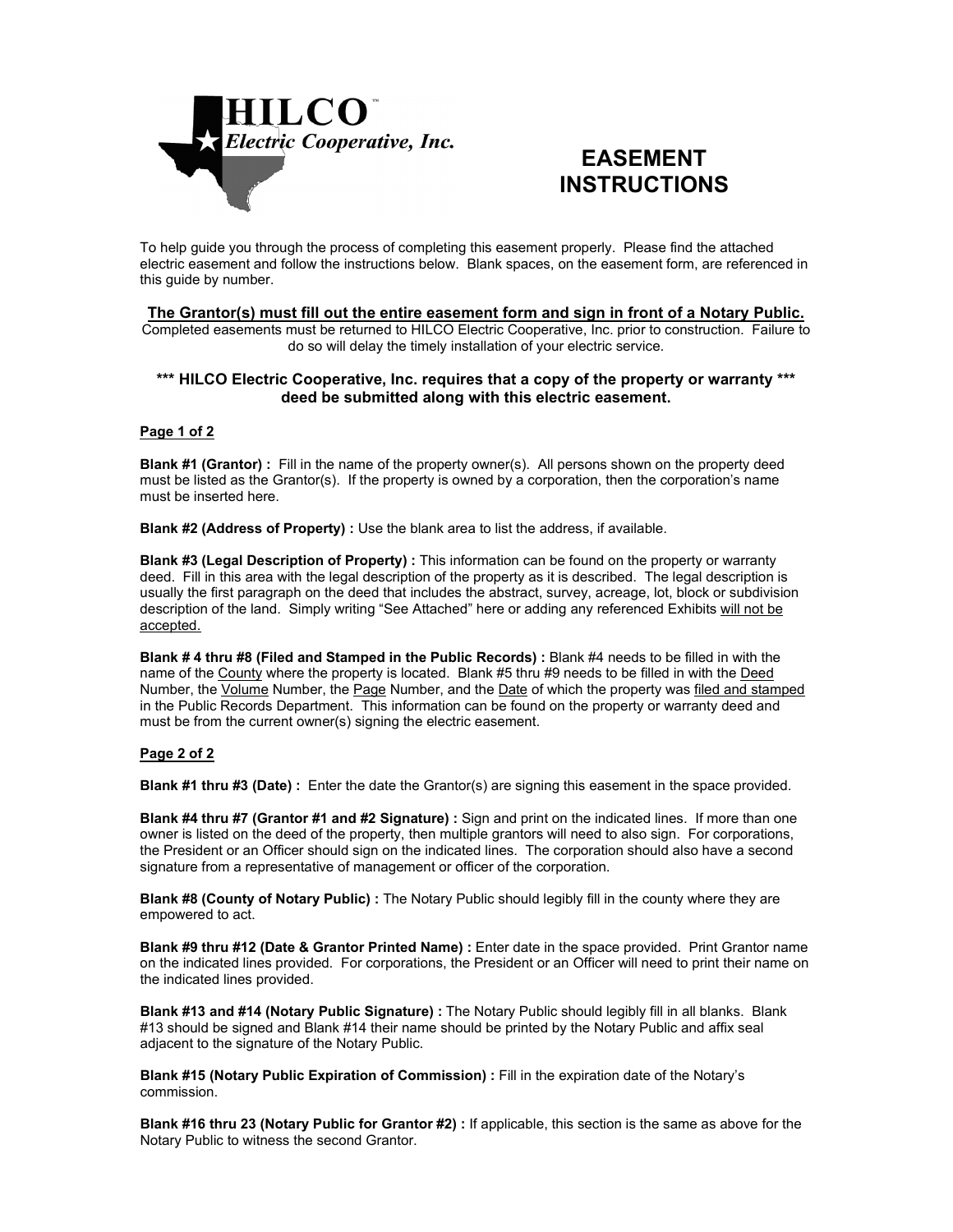$\overline{\phantom{a}}$  , which is a set of the set of the set of the set of the set of the set of the set of the set of the set of the set of the set of the set of the set of the set of the set of the set of the set of the set of th

## **HILCO ELECTRIC COOPERATIVE UTILITY EASEMENT AND COVENANT OF ACCESS**

| <b>Grantors:</b>                                             | <u> 1980 - John Stein, Amerikaansk politiker (* 1950)</u> |                       |                                                                                                                           |  |
|--------------------------------------------------------------|-----------------------------------------------------------|-----------------------|---------------------------------------------------------------------------------------------------------------------------|--|
|                                                              |                                                           |                       | Grantee: HILCO ELECTRIC COOPERATIVE, INC., its successors and assigns (hereinafter called the "Cooperative")              |  |
|                                                              |                                                           |                       | Consideration: for good and valuable consideration including the approval and execution of an Electric Service Agreement. |  |
|                                                              |                                                           |                       |                                                                                                                           |  |
|                                                              |                                                           |                       |                                                                                                                           |  |
|                                                              |                                                           |                       |                                                                                                                           |  |
|                                                              |                                                           |                       |                                                                                                                           |  |
|                                                              |                                                           |                       |                                                                                                                           |  |
| as described in that document filed in the Public Records of |                                                           |                       |                                                                                                                           |  |
| <b>County, Texas, in Deed Number:</b>                        |                                                           | <b>Volume Number:</b> |                                                                                                                           |  |
|                                                              | Page Number: on the day of                                |                       | , 20                                                                                                                      |  |

Easement size: The easement rights herein described shall be no broader than reasonably necessary to provide electric and other utility service. The width of the easement shall be 20 feet, 1/2 of such distance on either side of the Cooperative's lines, poles, or other facilities. The height of the easement shall be from 15 feet beneath the surface of the ground to a height of 70 feet above the ground.

The right-of-way, easement, rights and privileges herein granted shall be used:

(1) to provide electric utility service, including placing, constructing, operating, repairing, inspecting, rebuilding, replacing, removing, relocating, upgrading, maintaining overhead or underground electric distribution facilities, lines, or cables, by one or more circuits, with necessary foundations, footings, or equipment; extending lines for other service to other property and services beyond the Property; and carrying telephone or cable television wires of the Cooperative or any lessee thereof, which right will continue if the line is deactivated;

(2) prohibit the construction of any structures (except ordinary fencing) upon, over, under, or within ten lateral feet from any electric line or within such proximity to an above-ground electric facility that such construction would endanger the operation or prevent the maintenance of the line or system, except upon the prior agreement thereto by the Cooperative;

(3) install at angle points guy wires, anchors, and stub poles outside the designated right of way strip;

(4) clear that land outside the right-of-way strip within ten feet of the service door of any transformer or cabinet located within the right-ofway strip and to keep the area within ten feet of the door clear of trees, structures or other obstructions;

(5) for underground lines, to construct by digging, trenching, and by other reasonable means, maintain, operate, relocate and replace underground electric facilities, lines, conduits with other necessary apparatus and appliances, either above ground or below ground, to include transformers and service connections, for the purposes of transporting electricity and for the communications purposes of Grantee and its licensees;

(6) clear the right-of-way of all obstructions, including but not limited to mechanical or chemical means or otherwise;

(7) cut, trim and chemically control trees and shrubbery to the extent necessary to lay cables and to keep and maintain a right-of-way clear of all structures (except ordinary fences), trees, stumps, roots, shrubbery and undergrowth along said electric lines, facilities, or structures for a space of 10 feet on each side of the line;

(8) cut down all

(a) dead, weak or dangerous trees outside of the right-of-way which, in the opinion of the Cooperative representatives, constitute a hazard to or may endanger the safety and proper operation of or maintenance of said lines, facilities, or structures, a danger tree being any tree that is tall enough to strike wires in falling or trees of any species that Grantee determines will grow at maturity to a height that will endanger the property maintenance and operation of said lines, and